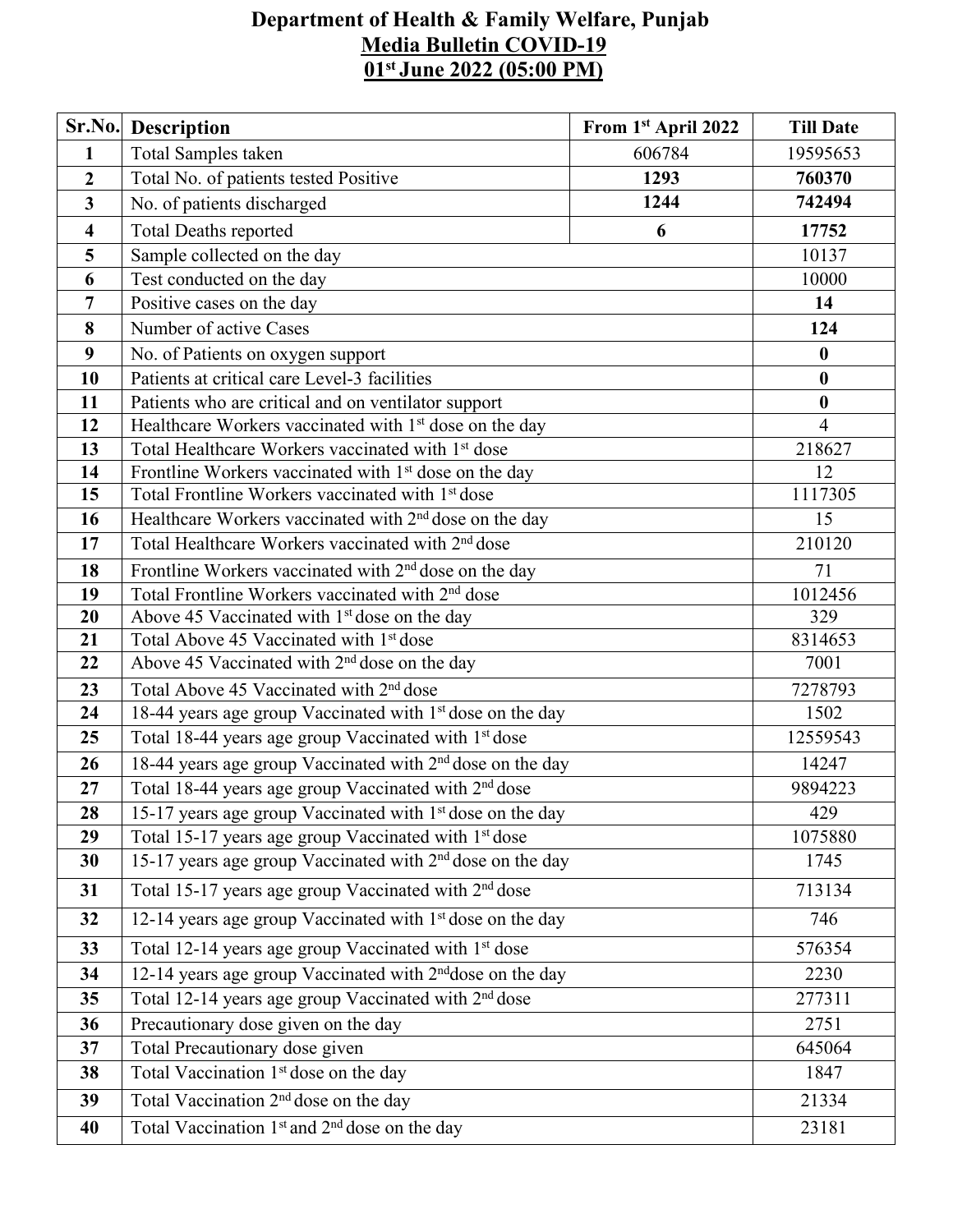## **On 01 st June 2022**

| 1. | Number of New patients<br>admitted in ICU           | <b>Nil</b>                                                                                                                                    |
|----|-----------------------------------------------------|-----------------------------------------------------------------------------------------------------------------------------------------------|
| 2. | Number of New patients put<br>on ventilator support | <b>Nil</b>                                                                                                                                    |
| 3. | Number of New patients<br>discharged                | 22<br>(Amritsar-1, Bathinda-1, Faridkot-1, Fazilka-1,<br>Faerozepur-1, Jalandhar-3, Ludhiana-3, Moga-1,<br>Pathankot-2, Ropar-1, SAS Nagar-7) |
| 4. | Number of New deaths<br>reported                    | <b>Nil</b>                                                                                                                                    |

## **Patients reported Positive on 01 st June 2022 - 14**

| <b>District</b>  | <b>Number of</b><br><b>Cases</b> | <b>Positivity</b> | Case<br><b>Details</b> | <b>Remarks</b>         |
|------------------|----------------------------------|-------------------|------------------------|------------------------|
| <b>SAS Nagar</b> | $\overline{7}$                   | 2.34%             | 7 New Cases            | 299 Samples<br>Tested  |
| Jalandhar        | 5                                | 0.75%             | 5 New Cases            | 663 Samples<br>Tested  |
| Kapurthala       | $\overline{2}$                   | 0.54%             | 2 New Cases            | 368 Samples<br>Tested  |
| Amritsar         | $\boldsymbol{0}$                 | $0.00\%$          | Nil                    | 1203 Samples<br>Tested |
| <b>Barnala</b>   | $\boldsymbol{0}$                 | $0.00\%$          | <b>Nil</b>             | 168 Samples<br>Tested  |
| Bathinda         | $\boldsymbol{0}$                 | $0.00\%$          | <b>Nil</b>             | 270 Samples<br>Tested  |
| Faridkot         | $\boldsymbol{0}$                 | $0.00\%$          | <b>Nil</b>             | 230 Samples<br>Tested  |
| Fazilka          | $\boldsymbol{0}$                 | $0.00\%$          | Nil                    | 18 Samples<br>Tested   |
| Ferozepur        | $\boldsymbol{0}$                 | $0.00\%$          | Nil                    | 150 Samples<br>Tested  |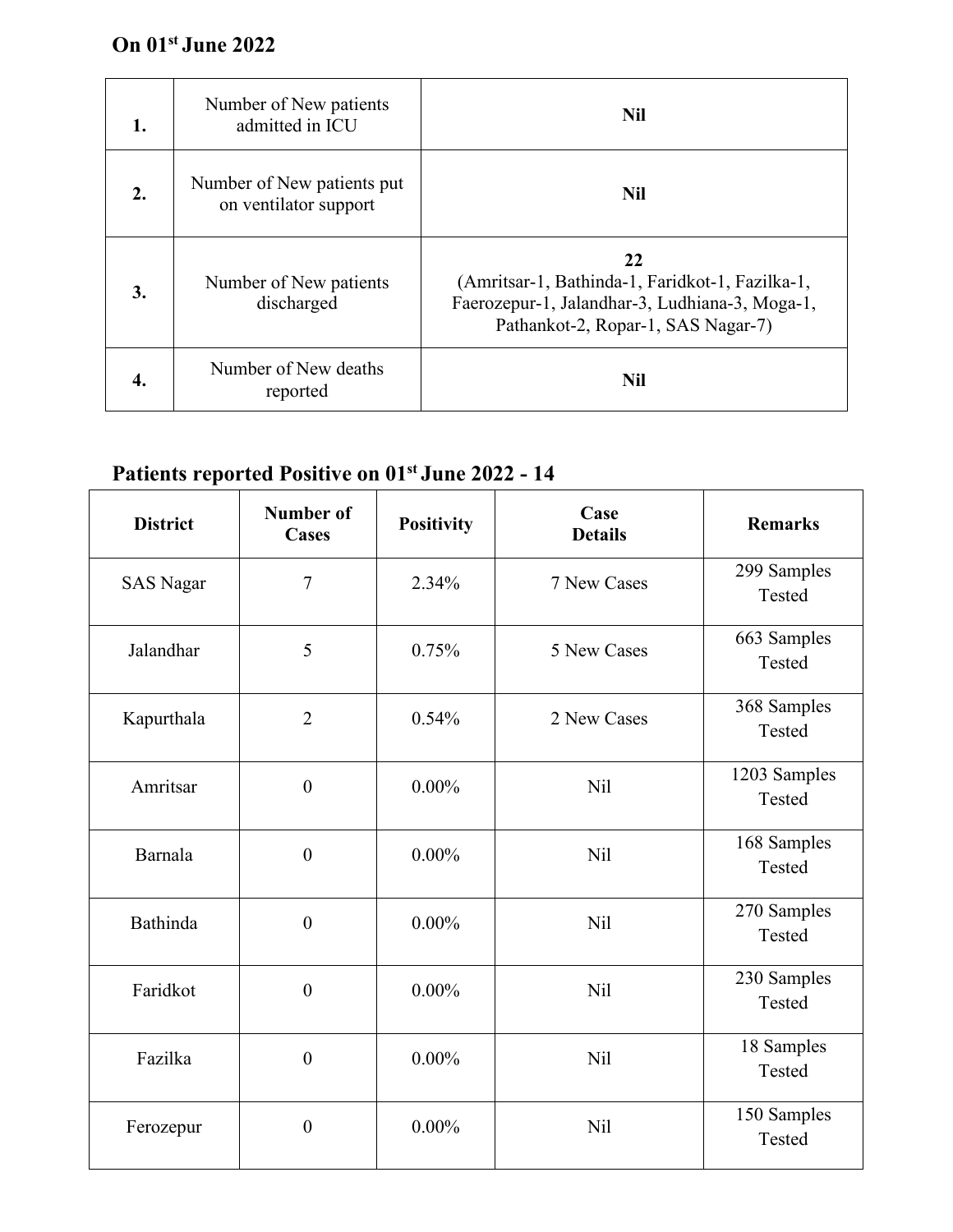| FG Sahib             | $\boldsymbol{0}$ | $0.00\%$ | Nil        | 285 Samples<br>Tested  |
|----------------------|------------------|----------|------------|------------------------|
| Gurdaspur            | $\boldsymbol{0}$ | $0.00\%$ | <b>Nil</b> | 275 Samples<br>Tested  |
| Hoshiarpur           | $\boldsymbol{0}$ | $0.00\%$ | <b>Nil</b> | 716 Samples<br>Tested  |
| Ludhiana             | $\boldsymbol{0}$ | $0.00\%$ | <b>Nil</b> | 2404 Samples<br>Tested |
| Malerkotla           | $\boldsymbol{0}$ | $0.00\%$ | <b>Nil</b> | 46 Samples<br>Tested   |
| Mansa                | $\boldsymbol{0}$ | $0.00\%$ | Nil        | 168 Samples<br>Tested  |
| Moga                 | $\boldsymbol{0}$ | $0.00\%$ | <b>Nil</b> | 207 Samples<br>Tested  |
| Muktsar              | $\boldsymbol{0}$ | $0.00\%$ | <b>Nil</b> | 195 Samples<br>Tested  |
| Pathankot            | $\boldsymbol{0}$ | $0.00\%$ | <b>Nil</b> | 139 Samples<br>Tested  |
| Patiala              | $\boldsymbol{0}$ | $0.00\%$ | <b>Nil</b> | 361 Samples<br>Tested  |
| Ropar                | $\boldsymbol{0}$ | $0.00\%$ | <b>Nil</b> | 406 Samples<br>Tested  |
| Sangrur              | $\boldsymbol{0}$ | $0.00\%$ | <b>Nil</b> | 608 Samples<br>Tested  |
| <b>SBS</b> Nagar     | $\boldsymbol{0}$ | $0.00\%$ | <b>Nil</b> | 135 Samples<br>Tested  |
| Tarn Taran           | $\boldsymbol{0}$ | $0.00\%$ | Nil        | 686 Samples<br>Tested  |
| On the Day<br>Punjab | 14               | 0.14%    |            |                        |
|                      |                  |          |            |                        |